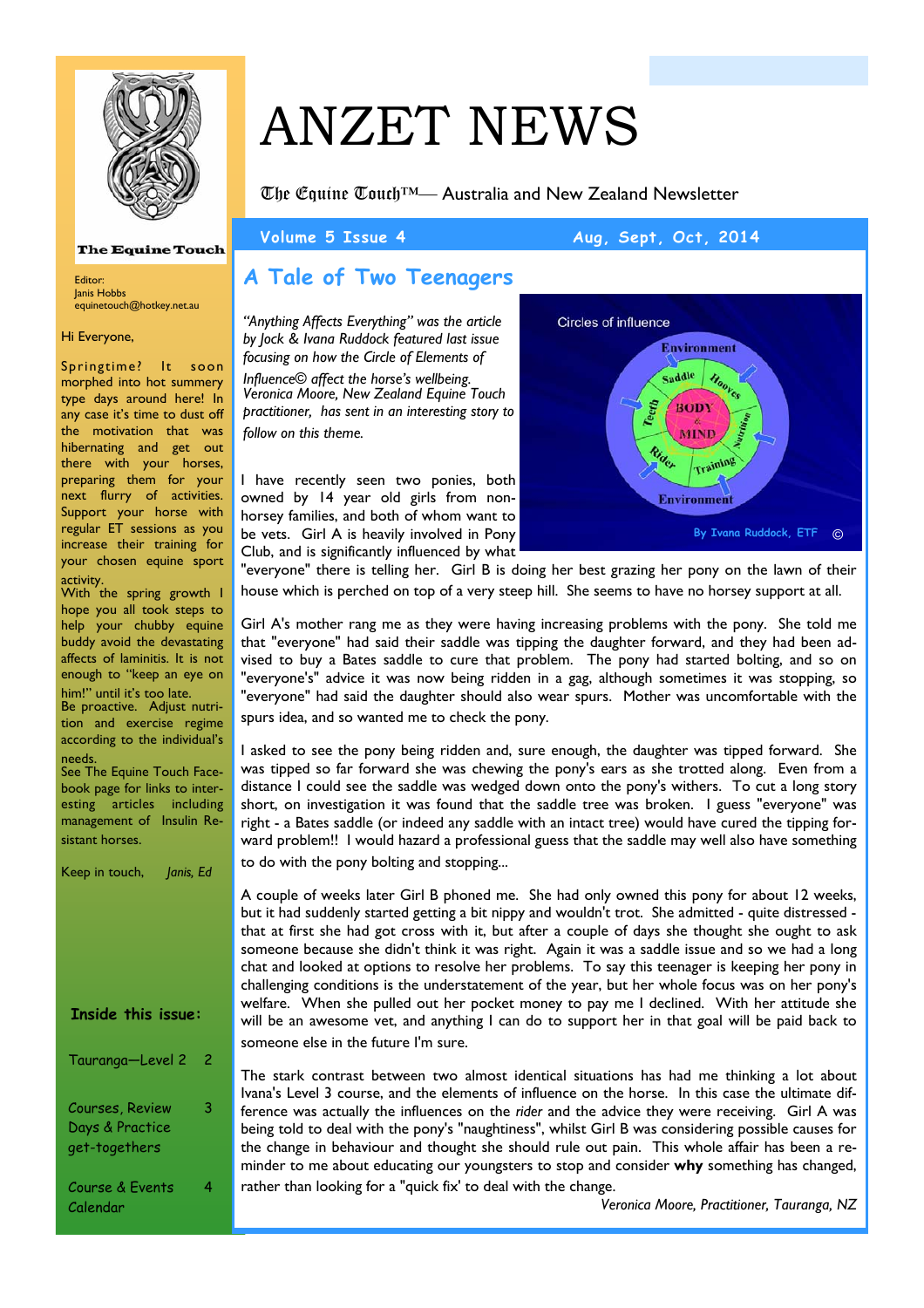## **Page 2 The Equine Touch™— Australia and New Zealand Newsletter**

# **NZ News Progressing ET at Tauranga, NZ**

**Level 2 ET Sept 19-21 2014 Tauranga, NZ Ins: Denyse Cambie**

A great 3 days under the patient and supportive teaching by Denyse and equine friends absorbing Level 2 Equine Touch moves on both humans and horses. The consolidation and importance of Level 1 going on to integrating Level 2, amidst much laughter, has left me very curious and excited about what Level 3 will uncover.

Going home to re-watch the Level 1 DVD with new eyes and understanding, and then the Level 2 DVD with Jock working on Rusty again and again was a great reinforcement of the weekends learning, each time picking up something I did not see the previous time.

I have gone home to practice on my 3 horses with new awareness - a hairy mini, a Kaimanawa from the 2012 muster and an older very round horse. The importance for me now is to become more accurate with the moves and locations to understand the muscle groups, tendons and skeletal structure of the equine to deliver the most effective equine touch. Mmmm now that dissection clinic with Ivana would be really interesting.... Thank you to Denyse for an awesome weekend and now to PRACTICE PRACTICE !!

*Sheryl Richardson, Level 2* 



*Want to take your understanding of the "workings" of the horse to a whole new level?*  **BOOK NOW** to join in the fascinating discovery of what lies beneath the skin. *Class almost full.*

WHOLE HORSE DISSECTION CLINIC With IVANA RUDDOCK ETF Founder and International presenter

WHERE? PALMERSTON NORTH, NORTH ISLAND, NEW ZEALAND WHEN? 28-30 November, 2014

Ivana's friendly & informative teaching style is engaging, her knowledge extensive, her enthusiasm infectious. This is a 'not to be missed' opportunity to

> enhance your Equine Touch studies. Open to non-Equine Touch participants as well. For bookings email Ivanaruddock@aol.com

# **Kicking out, standard behaviour?**

I never seem to have any photos but have had quite a bit of ET success of late. Last one was a crazy 2 yo overfed standard bred filly. The owner and the boarding facility said you can try but if it gets too dangerous we will just leave it. She was a rude ignorant tank and just walked all over everyone so I did what Jock used to do and took the lead, took her away from her familiar place, put a buddy in view, gave her a gentle tap with knuckles over the sinuses when she tried to run me over... (Ivana you didn't see that one when Jock did it)…. and suddenly she noticed me. I did head moves very quietly and she melted a bit, then proceeded to do BBB, but starting from neck and working back. (Rules are made to be broken...) Got to sacrum and found the issue, before that she was the healthiest body I have ever worked on I think. She allowed all sacrum moves, even work on adductors, Logan basic. If you saw her come out of the paddock you wouldn't have put your worst enemy near the hind end.

Final result a happy filly who wandered off with me for a graze on grass totally relaxed and not acting like a steamroller. Be interesting to see how her behaviour changes, the boarding place said she spends a lot of her day bucking and kicking out at imaginary things… sciatic pain probably.

*Janice Clyma, ET Instructor, Hamner Springs, Sth Island, NZ*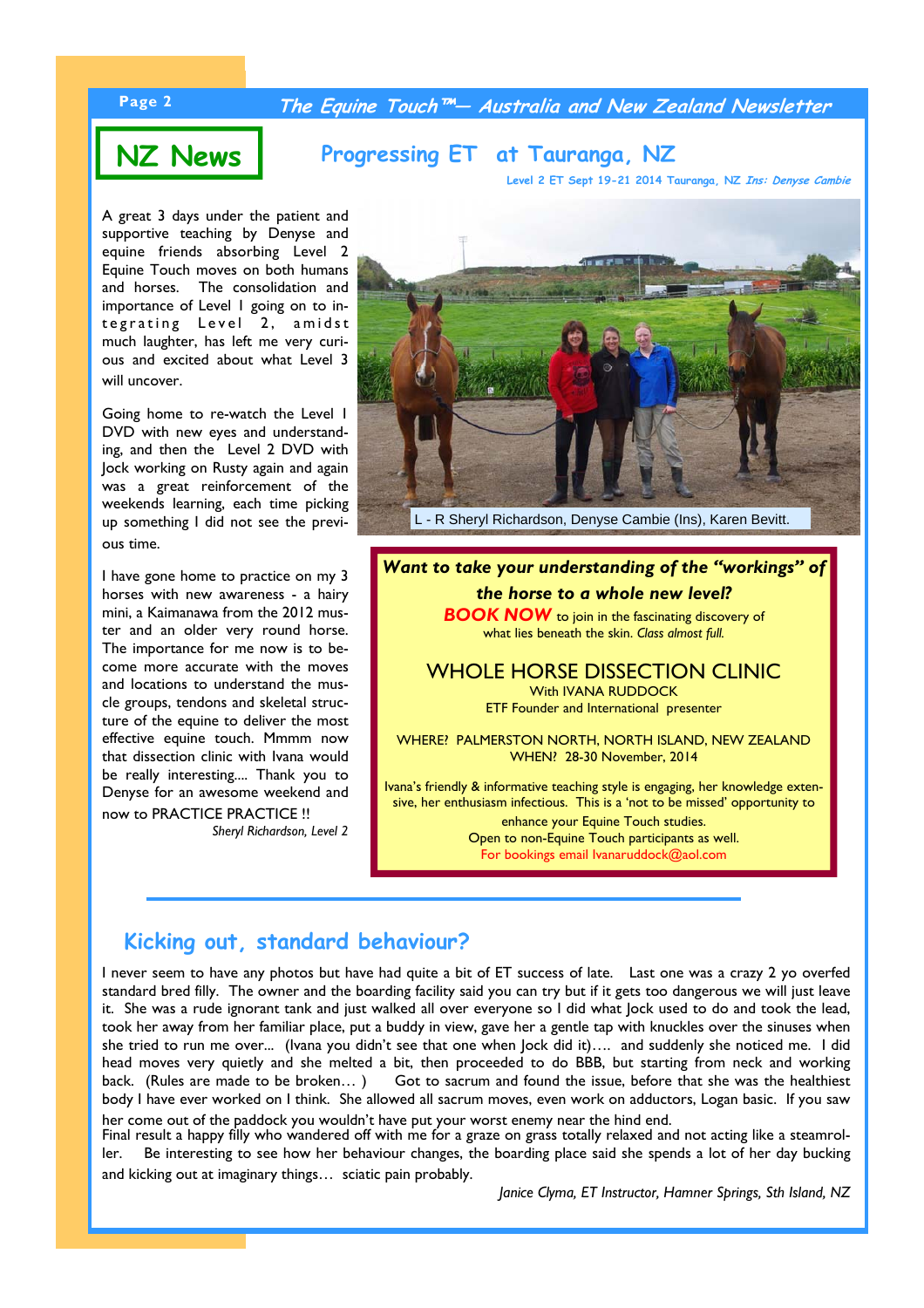### **Volume 5 Issue 4 Page 3 According to the Contract of the Page 3 According to the Page 3**

# **Courses, Review Days and Practice get-togethers Victoria, Tasmania and Western Australia**

It has been such a pleasure to see in the last few months that students have been returning for a review of Level 2, sometimes the whole three days, sometimes for just a day. Whether having completed Level 2 or beyond, it is always a desirable thing to do to refresh the memory and brush up on technique, to ferret out those little short cuts or habits that have crept in over time.

For me it has been lovely to catch up with past students face to face and hear how they have been putting their skills into practice whether in combination with other areas of expertise (for example trimming or horse training etc) or simply lavishing an extra layer of care on their equine partners.

I believe new students also appreciate connecting with others on the Equine Touch journey. Encouraging students to "buddy-up" with other Equine Touch students to support each other's practice is a particular focus for me. Human nature is such that often it is easier to commit to that extra practice if it is in the company of others on a similar bent. And you know, as I do, the horses appreciate your efforts even if sometimes you may be a bit off target.

If you are interested in getting together with other ETers for practice near Hobart, TAS or near Perth, WA let me know so I can connect you with Denise (Hobart area) or Megan & Debbie (near Perth). Keep up the practice!

*Janis Hobbs, Ed* 



Meagan (Level 1) performing the wither moves with aplomb on *Coriander,* one of the Highland X ponies at Tooradin, VIC. Good job! 22-24 August, 2014



Tooradin, VIC Samantha (L3) tunes in to *Leo's* reactions to the work and allows him time to yawn and yawn. Working in harmony with the horses, allowing the processing time, is so important.

Day 3 Level 1 comes to a close at Campania, TAS Left to Right: Janis (Ins), Kim, Denise (L2) our host, *Surey*, Renate, Janelle (L3) and *Villa*. 12-14 Sept, 2014









Mardella, WA - 10-12 October, 2014 Left to Right: Janis (Instructor), Marilyn (L3), Pauline, a sleepy *Honey,* Trudi, Michelle & Val with photo-bomber, *Ben* (RDA horse). Front, kneeling - Debbie (ET Practitioner) & Megan (L2), our host. Thanks to all for a great weekend!

So many more photos I could have put in but then the newsletter becomes impossibly big to send as I know some more remote areas sometimes still do not have reliable internet. More photos next time. And maybe some of you will write in with your progress following the courses to go with them, eh?